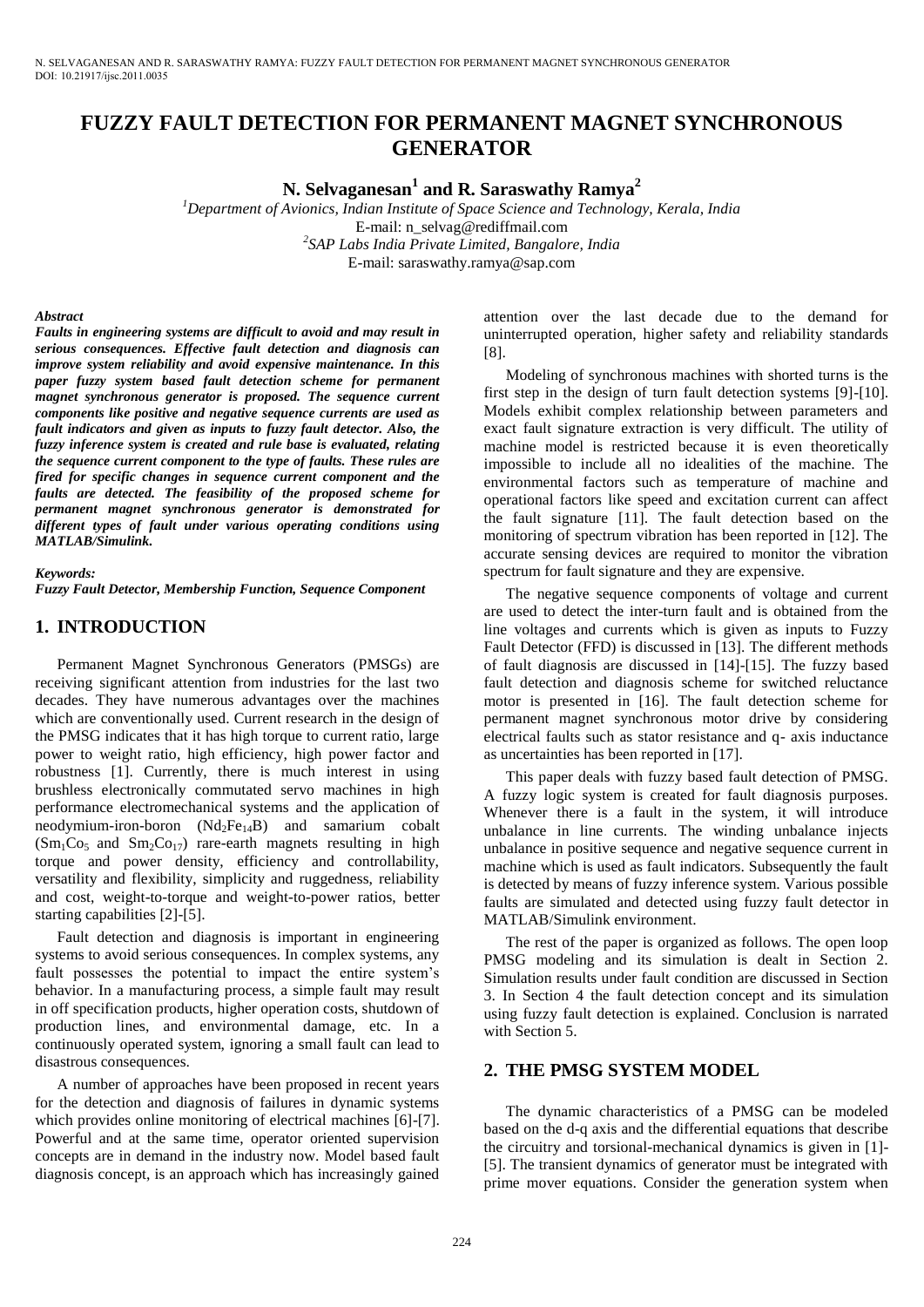the permanent magnet DC motor is used as prime mover, whose differential equations are as follows,

$$
\frac{di_a}{dt} = \frac{r_a}{L_a} i_a - \frac{k_a}{L_a} \omega_r + \frac{1}{L_a} u_a \tag{1}
$$

$$
\frac{d\omega_{\rm rm}}{dt} = \frac{k_{\rm a}}{J} i_{\rm a} - \frac{3P\psi_{\rm m}}{4J} i_{\rm qs}^{\rm r} - \frac{B_{\rm m}}{J} \omega_{\rm rm} \tag{2}
$$

$$
\frac{d\theta_{rm}}{dt} = \omega_{rm}
$$
 (3)

where,  $r_a$ ,  $L_a$ ,  $i_a$ ,  $k_a$  are armature resistance, armature inductance, armature current, armature constant respectively.  $\omega_r$ ,  $\omega_{rm}$  and  $\theta_{rm}$ are angular velocity, mechanical angular velocity and mechanical angular displacement respectively. P is number of poles.  $\Psi_m$  is flux linkages.  $B_m$  and J are moment of inertia and viscous friction co-efficient respectively. In the rotor reference frame, the mathematical model of three phase PMSG [1] with resistive load can be expressed as follows,

$$
\frac{di_{qs}^{r}}{dt} = -\frac{r_s + R_L}{L_{ls} + \frac{3}{2}\overline{L}} - i_{qs}^{r} + \frac{\psi_m}{L_{ls} + \frac{3}{2}\overline{L}} - \frac{P}{2}\omega_{rm} - \frac{P}{2}i_{ds}^{r}\omega_{rm}
$$
(4)

where  $i_{qs}^r$ ,  $i_{ds}^r$  are are q-axis current and d-axis current component respectively.  $R_L$  and  $r_s$  are load resistance and stator resistance respectively.  $L_{ls}$  and  $L_m$  are leakage and magnetizing inductance respectively. The q-axis voltage and d-axis voltage are given [1] as follows,

$$
u_{ds}^r = -\left(r_s + \frac{d}{dt}L_{ds}\right) i_{ds}^r + \omega_r L_{qs} i_{qs}^r
$$
 (6)

$$
u_{qs}^{r} = -\left(r_s + \frac{d}{dt}L_{qs}\right)i_{qs}^{r} - \omega_r L_{ds}i_{ds}^{r} + \omega_r \psi_m
$$
 (7)

where  $u_{qs}^{r}$ ,  $u_{ds}^{r}$  are q- axis stator voltage component and d-axis stator voltage component respectively.  $L_{qs}$  and  $L_{ds}$  denotes qaxis and d-axis inductance respectively.  $L_{ls} + \frac{5}{2}L_m$  $L_{ls} + \frac{3}{2}\overline{L}_{m}$  is  $L_{ss}$ , which is the self inductance of stator winding. By means of Park's transformation the 2-axis quantity is converted into 3-axis quantity and the rated three phase current and voltages are generated. The open loop system is simulated with specification given in Appendix I. Fig.1 to Fig.4 shows the three phase voltage, three phase current, positive sequence current and negative sequence current under normal operating condition when the load is maintained at 50  $\Omega$ .



Fig.1. Three phase voltage under normal operating condition



Fig.2. Three phase current under normal operating condition



Fig.3. Positive sequence current under normal operating condition



Fig.4. Negative sequence current under normal operating condition

#### **3. FAULTS SIMULATION**

The faults that usually occur in PMSG are rotor fault, overload, mechanical fault, Line to Ground Fault (L-G), Double Line to Ground fault (L-L-G) and combination of over load-rotor fault. The simulations are carried out under different operating conditions.

#### **3.1 ROTOR FAULT (FLUX DISTURBANCE)**

For induction machines, the rotor fault mainly indicates broken bars, whereas for permanent magnet machines, it means magnet defects. This fault can be the results of pulsating load, or certain manufacturing problems. Rotor faults will cause speed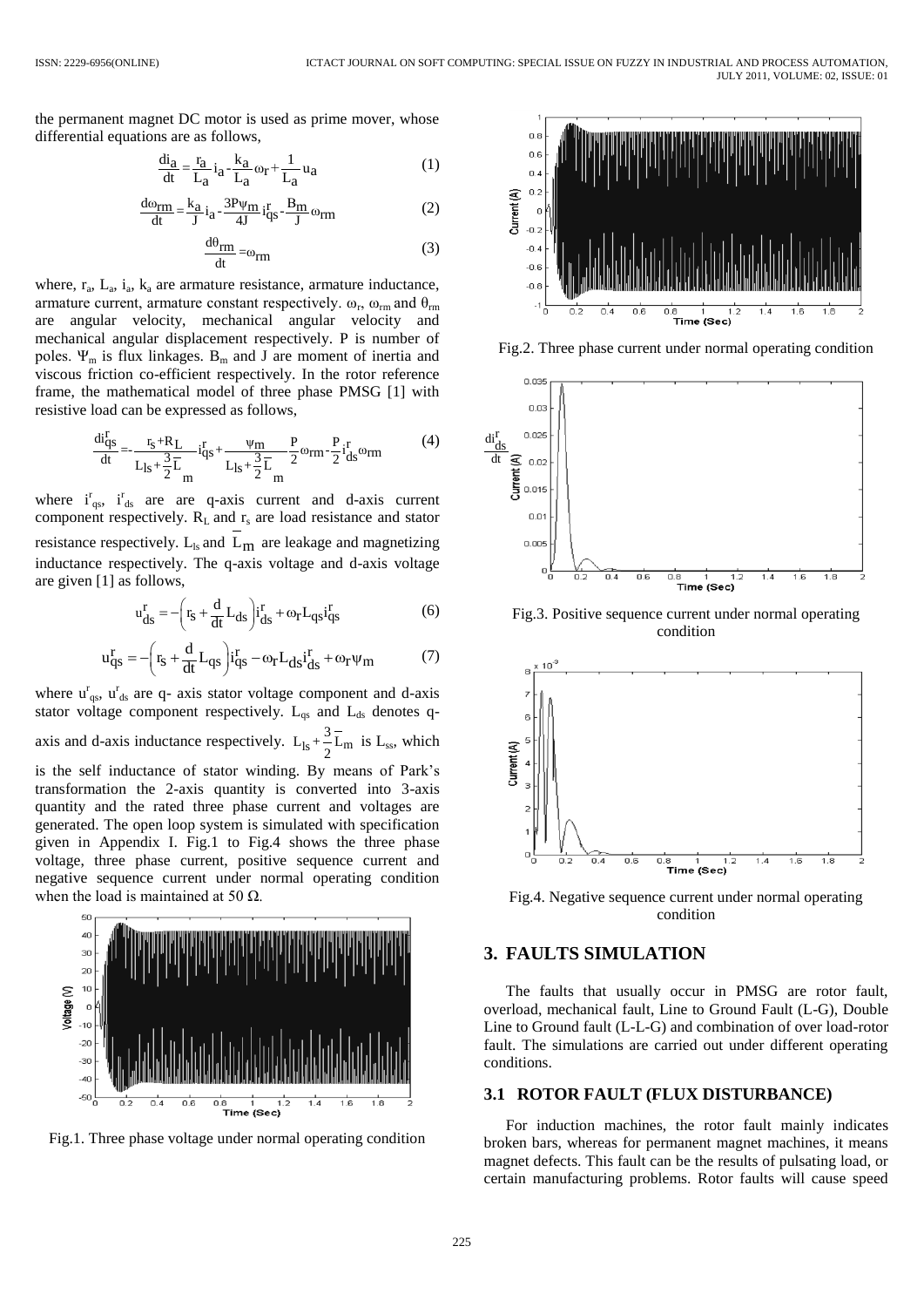fluctuations, vibrations, abnormal noises, etc. The rotor fault is introduced by varying flux  $(\psi)$  to 25% and 50% of rated value during normal simulation. The Fig.5 to Fig.7 represent responses of three phase current, positive sequence current and negative sequence current for  $\psi$  varied from 0.054 N-m-A<sup>-1</sup> to 0.027 Nm-A<sup>-1</sup> at 1 sec under a constant load of 50 $\Omega$ .

#### **3.2 OVER LOAD (OVER HEATING)**

The over loading of generator will results in overheating. It can also due to over current operation. The maximum permitted temperature for ordinary generator is about 40°C. Extreme high temperature operation is very detrimental to generator performance. The over load is introduced by varying load  $(R<sub>L</sub>)$ from 120% to 150% under normal operating condition. The Fig.8 to Fig.10 represent responses of three phase current, positive sequence current and negative sequence current for variation in  $R_L$ from 50 $\Omega$  to 4.794  $\Omega$  at 1sec.

#### **3.3 MECHANICAL FAULT**

Mechanical fault is mainly due to the unanticipated variation of moment of inertia  $(B_m)$  and viscous friction co-efficient (J) which may be caused due to bearing faults, lack of lubrication, over loading and air gap eccentricity. This fault usually generates excessive vibrations which causes incorrect generator operation and leads to extra maintenance downtime and cost etc. The mechanical fault is introduced by varying  $B_m$  and J from 125% to 150% of rated value. The Fig.11 to Fig.13 represent responses of three phase current, positive sequence current and negative sequence current for variation in  $B_m$  and J at 1sec under constant load of 50  $\Omega$ .

#### **3.4 ELECTRICAL FAULT**

The electrical fault is mainly due to abnormal variation of  $R_s$ and  $L_q$  which will leads to extreme heating in the generator windings. This will reduce the efficiency of generator and sometimes damages the machine itself. Fig.14 to Fig.16 shows the three phase current, positive sequence current and negative sequence current under electrical fault i.e variation of  $R_s$  and  $L_q$ at 1sec under constant load 50  $\Omega$ .

#### **3.5 LINE TO GROUND FAULT**

This situation occurs when any one of the phase of PMSG is shorted to ground. During L-G, the short circuit current rises, the voltage at the generator terminal drops. Due to dip in voltage, output power and electromagnetic torque are reduced significantly. Fig.17 to Fig.19 shows the three phase current, positive sequence current and negative sequence current under L-G fault at 1sec under constant load 50 Ω.

### **3.6 DOUBLE LINE TO GROUND FAULT**

This condition occurs when any two phases of PMSG is shorted to ground. Similar to L-G fault, the short circuit current raises enormously, the voltage at the generator terminal drops. Fig.20 to Fig.22 shows the three phase current, positive sequence current and negative sequence current under L-L-G fault at 1sec under constant load 50Ω.

### **3.7 TWO FAULT (COMBINATION OF OVER LOAD AND ROTOR FAULT)**

The overloading of the system, may influence on the rotor bar, resulting in breaking or cracking of bar. This will leads to the decrease in flux  $(\psi)$  there by affecting the overall performance of the machine. The over load-rotor fault is introduced at the rated load of 10  $\Omega$ . The Fig.23 to Fig.25 shows the responses of three phase current, positive sequence current and negative sequence current when rotor fault and overload occur simultaneously at 1sec.



Fig.5. Three phase current under rotor fault at 1 sec



Fig.6. Positive sequence current under rotor fault at 1 sec



Fig.7. Negative sequence current under rotor fault at 1 sec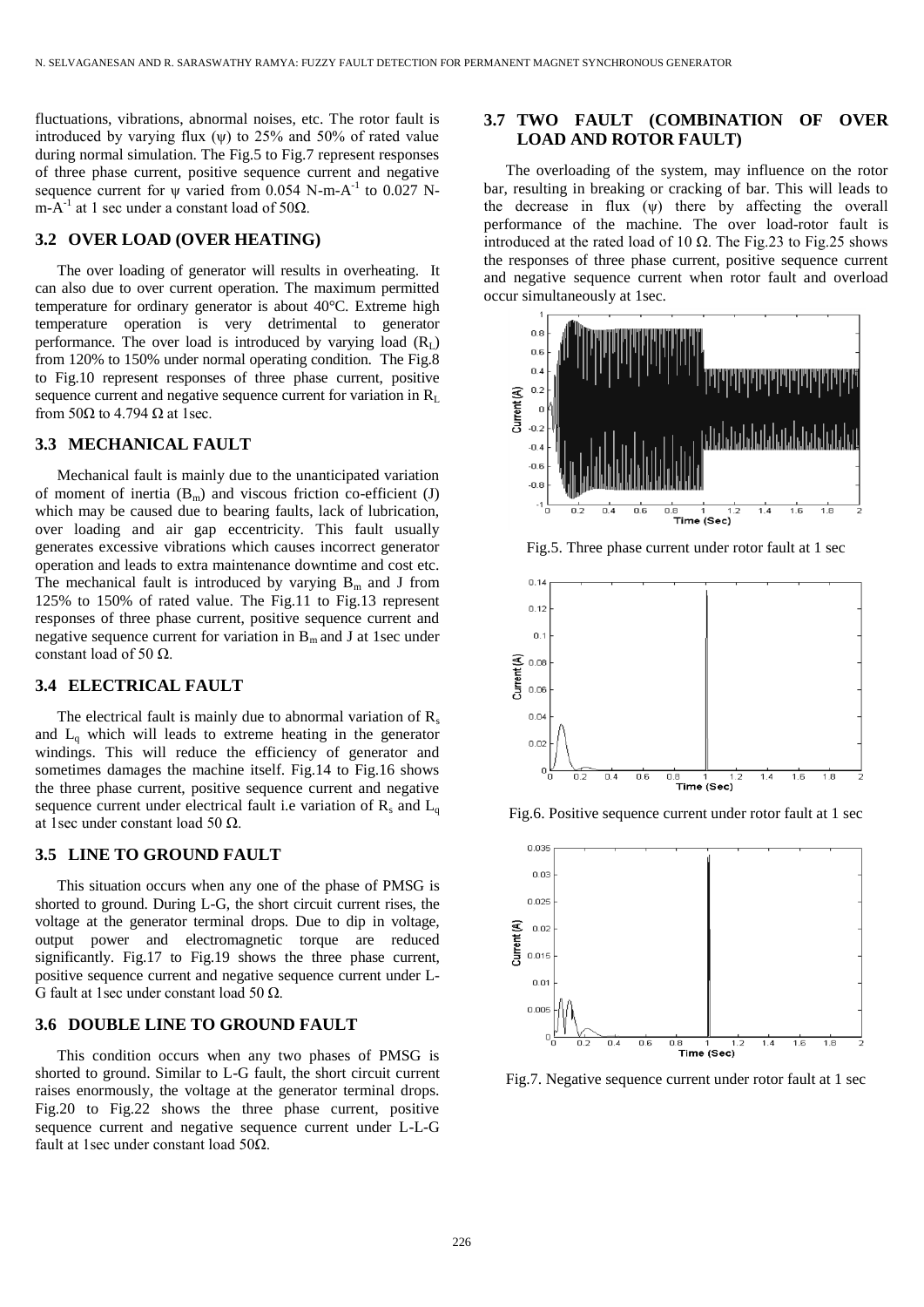

Fig.8. Three phase current under over load at 1 sec



Fig.9. Positive sequence current under over load at 1 sec



Fig.10. Negative sequence current under overload at 1 sec



Fig.11. Three phase current under mechanical fault at 1 sec



Fig.12. Positive sequence current under mechanical fault at 1sec



Fig.13. Negative sequence current under mechanical fault at 1sec



Fig.14. Three Phase current under electrical fault variation of R<sub>s</sub> and  $L_q$  at 1sec



Fig.15. Positive sequence current under electrical fault variation of  $R_s$  and  $L_q$  at 1sec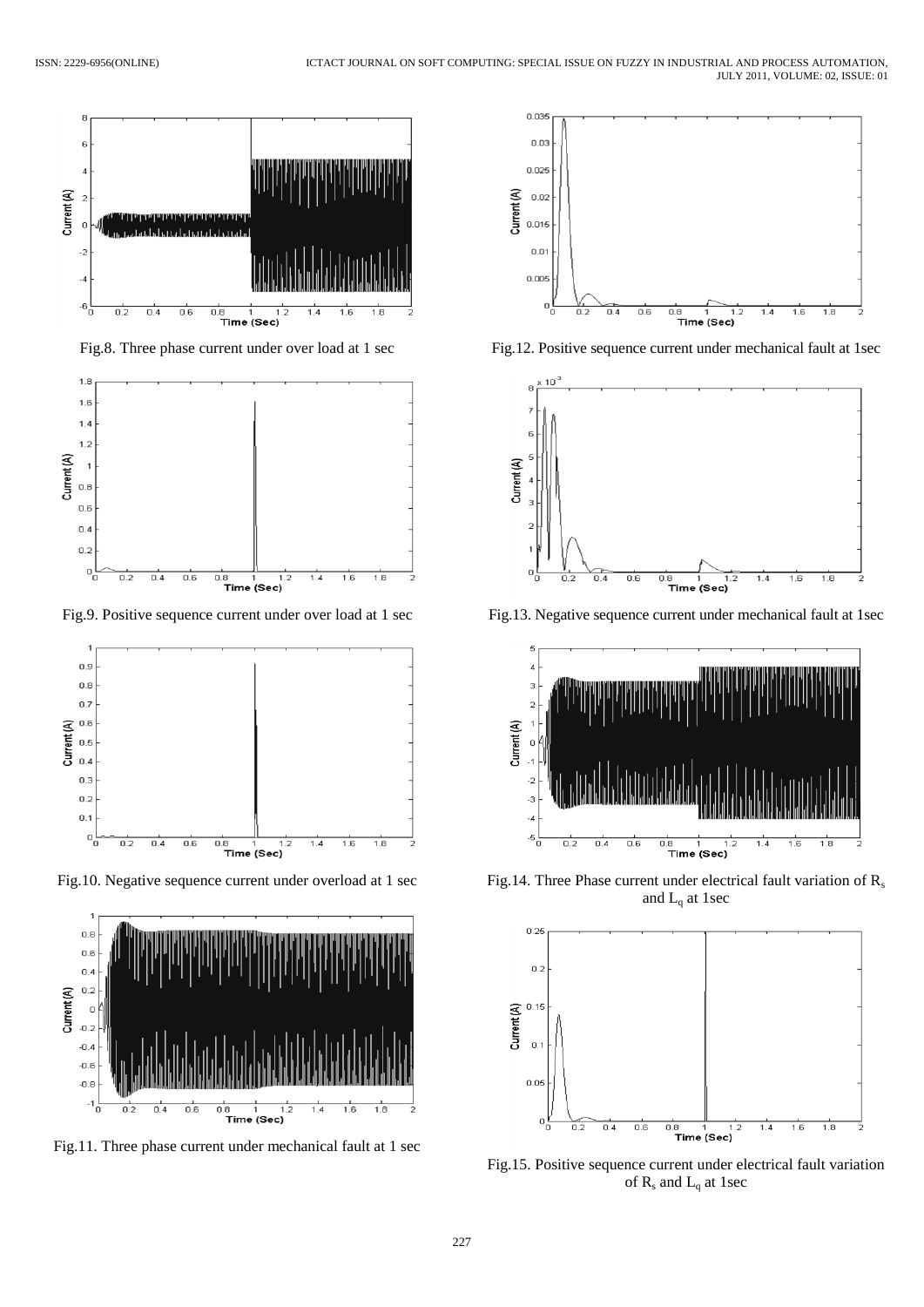

Fig.16. Negative sequence current under electrical fault variation of  $R_s$  and  $L_q$  at 1sec



Fig.17. Three Phase current under L-G fault at 1sec



Fig.18. Positive sequence current under L-G fault at 1sec



Fig.19. Negative sequence current under L-G fault at 1sec



Fig.20. Three Phase current under L-L-G fault at 1sec



Fig.21. Positive sequence current under L-L-G fault at 1sec



Fig.22. Negative sequence current under L-L-G fault at 1sec



Fig.23. Three phase current under over load and rotor fault at 1sec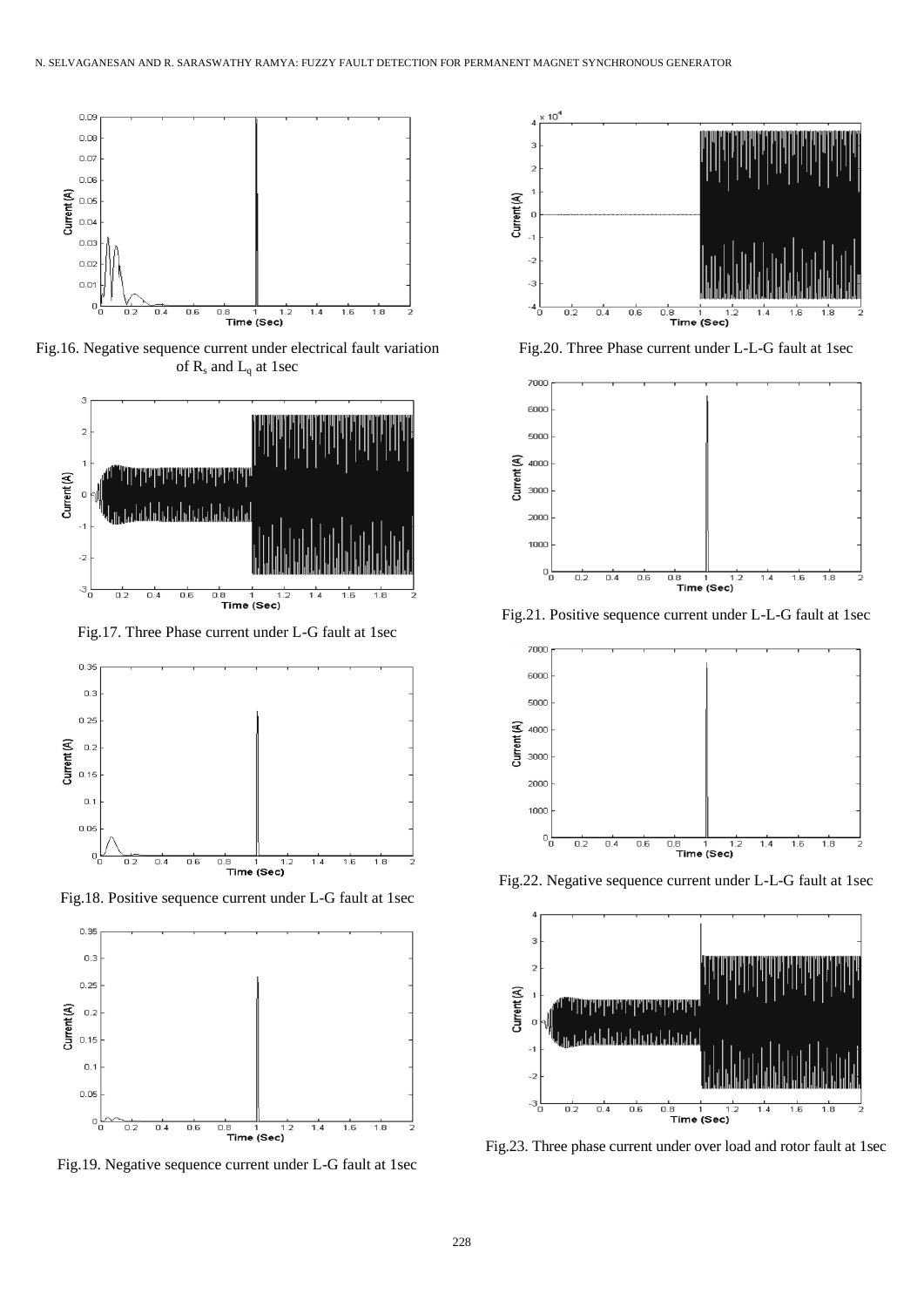

Fig.24. Positive sequence current under overload and rotor fault at 1sec



Fig.25. Negative sequence current under overload and rotor fault at 1sec

## **4. FUZZY BASED FAULT DETECTION**

Fig.26 shows the schematic of the proposed fuzzy based fault detection scheme. The faults will introduce the unbalance in the line currents. The winding unbalance injects negative sequence current and voltage in the machine. The sequence currents such as positive  $(I_{a1})$  and negative sequence  $(I_{a2})$  currents are calculated from line currents which are expressed as follows,

$$
I_{a1} = \frac{1}{3} \left[ I_{as} + \alpha I_{bs} + \alpha^2 I_{cs} \right]
$$
 (8)

$$
I_{a2} = \frac{1}{3} \left[ I_{as} + \alpha^2 I_{bs} + \alpha I_{cs} \right]
$$
 (9)

where,  $\alpha = -0.5 + j0.866$  and  $\alpha^2 = -0.5 - j0.866$ 



Fig.26. Schematic of proposed scheme

The model based fuzzy fault detecting system consists of three basic steps, namely parameter generation, parameter evaluation and fault presentation.

#### **4.1 PARAMETER GENERATION**

The mathematical model of the system is used to generate the sequence component such as positive sequence current and negative sequence current from line currents under normal and faulty conditions. These sequence components are affected by every specified fault which is given as the input to the fuzzy system.

### **4.2 FUZZY BASED PARAMETER EVALUATION**

The range of membership functions for the input and output parameters are shown in Fig.27(a) and Fig.27(b). The trapezoidal membership function with inconsistent width is used for constructing input variables and the Takagi-Sugeno singleton linear model is used to create the output membership function. The positive sequence and negative sequence current are constructed using 11 membership functions and 14 membership functions respectively. The rules are framed based on the variation in sequence current component for different types of fault using expert knowledge. Fig.28 shows the simulation model for fuzzy based fault detection system with positive sequence current and negative sequence current as input and seven different conditions as output. The 36 rules are framed based on occurrences of fault in fuzzy inference system.

| MF | Left Corner (LC) | Peak Point1 (PP1) | Peak Point2 (PP2) | <b>Right Corner (RC)</b> | Condition      |
|----|------------------|-------------------|-------------------|--------------------------|----------------|
| 1  | 2.5e-007         | $3e-007$          | 7.5e-007          | 7.5e-007                 | <b>RB</b>      |
| 2  | $6e-007$         | $6.1e-007$        | 7.7e-007          | 7.7e-007                 | N <sub>O</sub> |
| 3  | 7.7e-007         | 7.7e-007          | 2.838e-006        | 2.839e-006               | RB, NO         |
| 4  | 2.837e-006       | 2.838e-006        | 3.463e-006        | 3.464e-006               | OL & RB        |
| 5  | 3.462e-006       | 3.463e-006        | $4.4e - 006$      | 4.41e-006                | RB, NO         |
| 6  | 4.4e-006         | 4.41e-006         | 5.6e-006          | 5.61e-006                | N <sub>O</sub> |
| 7  | 5.618e-006       | 5.628e-006        | 5.63e-006         | 5.64e-006                | OL, L-G        |
| 8  | 6.95e-006        | $6.95e-006$       | 3.784e-005        | 3.8e-005                 | $L-G$          |
| 9  | 0.023            | 0.02386           | 0.5342            | 0.54                     | $L-L-G$        |
| 10 | 5.6e-006         | 5.75e-006         | 5.79e-006         | 5.8e-006                 | EF             |
| 11 | 5.8e-006         | 5.894e-006        | 8.2e-006          | 8.2e-006                 | <b>OL</b>      |

Table.1. Ranges of positive sequence current  $(I_{a1})$  based on different faults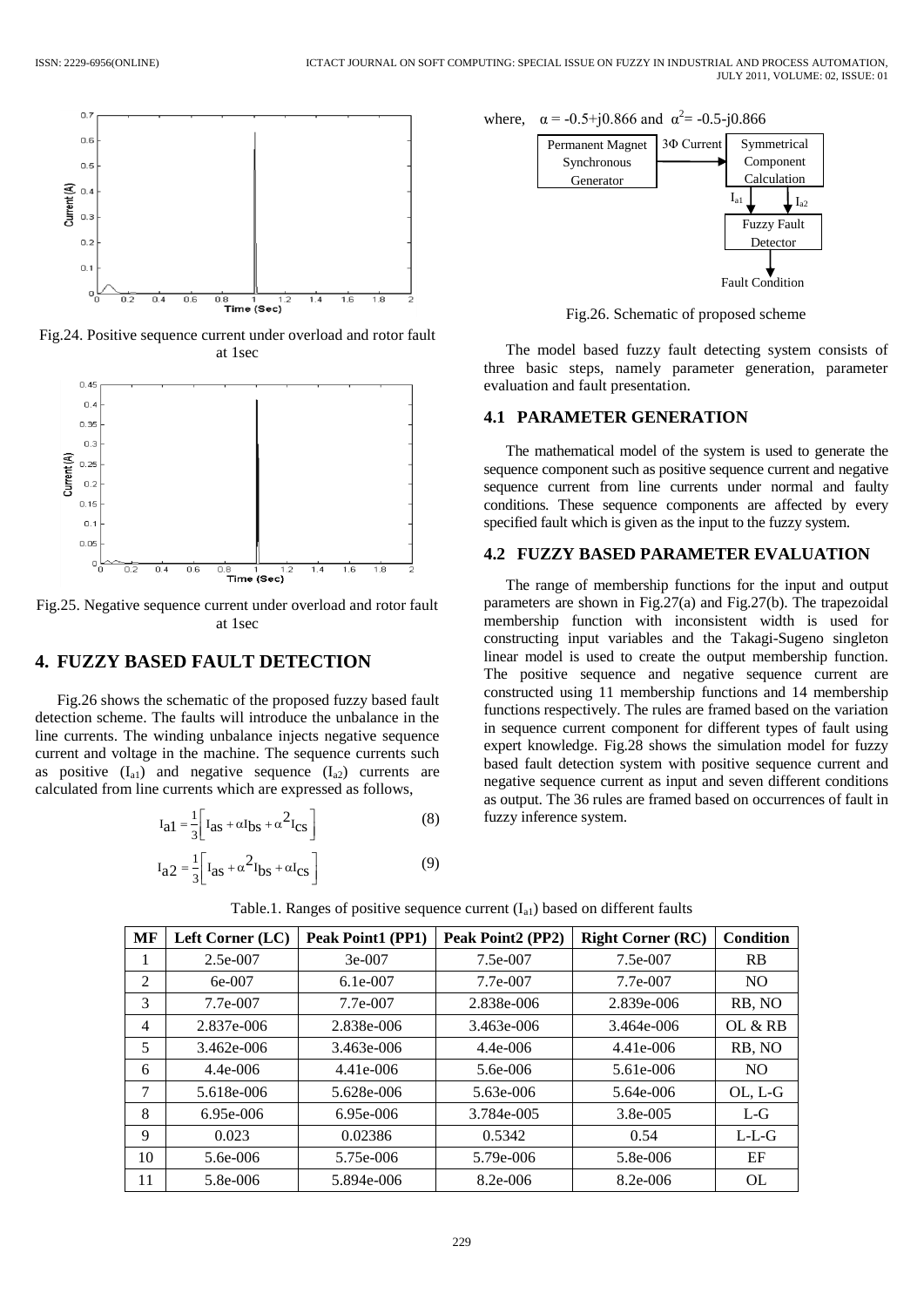| MF | Left Corner (LC) | Peak Point 1 (PP1) | Peak Point 2 (PP2) | <b>Right Corner (RC)</b> | <b>Condition</b> |
|----|------------------|--------------------|--------------------|--------------------------|------------------|
|    | $7e-010$         | $7e-010$           | 1.6e-009           | 1.6e-009                 | <b>RB</b>        |
| 2  | 8.5e-010         | 8.5e-010           | 1.36e-009          | 1.36e-009                | N <sub>O</sub>   |
| 3  | 1.126e-009       | 1.127e-009         | 1.99e-009          | 1.99e-009                | OL.              |
| 4  | 1.44e-009        | 1.442e-009         | 1.446e-009         | 1.446e-009               | NO.              |
| 5  | 1.688e-009       | 1.689e-009         | $2.1e-0.09$        | $2.12e-009$              | NO.              |
| 6  | 2.05e-009        | 2.1e-009           | $2.49e - 009$      | $2.49e - 009$            | RB               |
| 7  | $2.44e-009$      | $2.44e - 009$      | 5.1e-009           | 5.1e-009                 | N <sub>O</sub>   |
| 8  | $2e-009$         | $2e-009$           | 5.265e-009         | 5.266e-009               | OL & RB, OL      |
| 9  | 5.26e-009        | 5.265e-009         | $9.9e - 009$       | $9.9e - 009$             | OL.              |
| 10 | $1e-008$         | 1.025e-008         | 1.733e-008         | 1.8e-008                 | <b>MECH</b>      |
| 11 | 1.7e-006         | 1.739e-006         | 5.748e-006         | 5.8e-006                 | $L-G$            |
| 12 | $1e-005$         | 1.11e-005          | 2.387e-005         | 2.4e-005                 | $L-G$            |
| 13 | 0.023            | 0.02386            | 0.5342             | 0.54                     | $L-L-G$          |
| 14 | $3.94e - 009$    | $3.94e - 009$      | 3.959e-009         | 3.96e-009                | EF               |

Table.2. Ranges of negative sequence current  $(I_{a2})$  based on different faults

Table.3. Rules in fuzzy fault detector

| <b>Conditions</b>           | <b>Positive Sequence Current (Ia1)</b> | <b>Negative Sequence Current (Ia2)</b> |
|-----------------------------|----------------------------------------|----------------------------------------|
| Normal Operation            | 2,3,5,6                                | 2,4,5,7                                |
| Over Load                   | 7,11                                   | 3,8,9                                  |
| Rotor Breakage              | 1,3,5                                  | 1,6                                    |
| <b>Mechanical Fault</b>     |                                        | 10                                     |
| Line to Ground Fault        | 7.8                                    | 11,12                                  |
| Double Line to Ground Fault |                                        | 13                                     |
| <b>Electrical Fault</b>     | 10                                     | 14                                     |
| Rotor Breakage & Over Load  |                                        |                                        |



Fig.27. Membership functions of inputs to the fuzzy system



Fig.28. Fuzzy fault diagnosis system



Fig.29. Trapezoidal membership function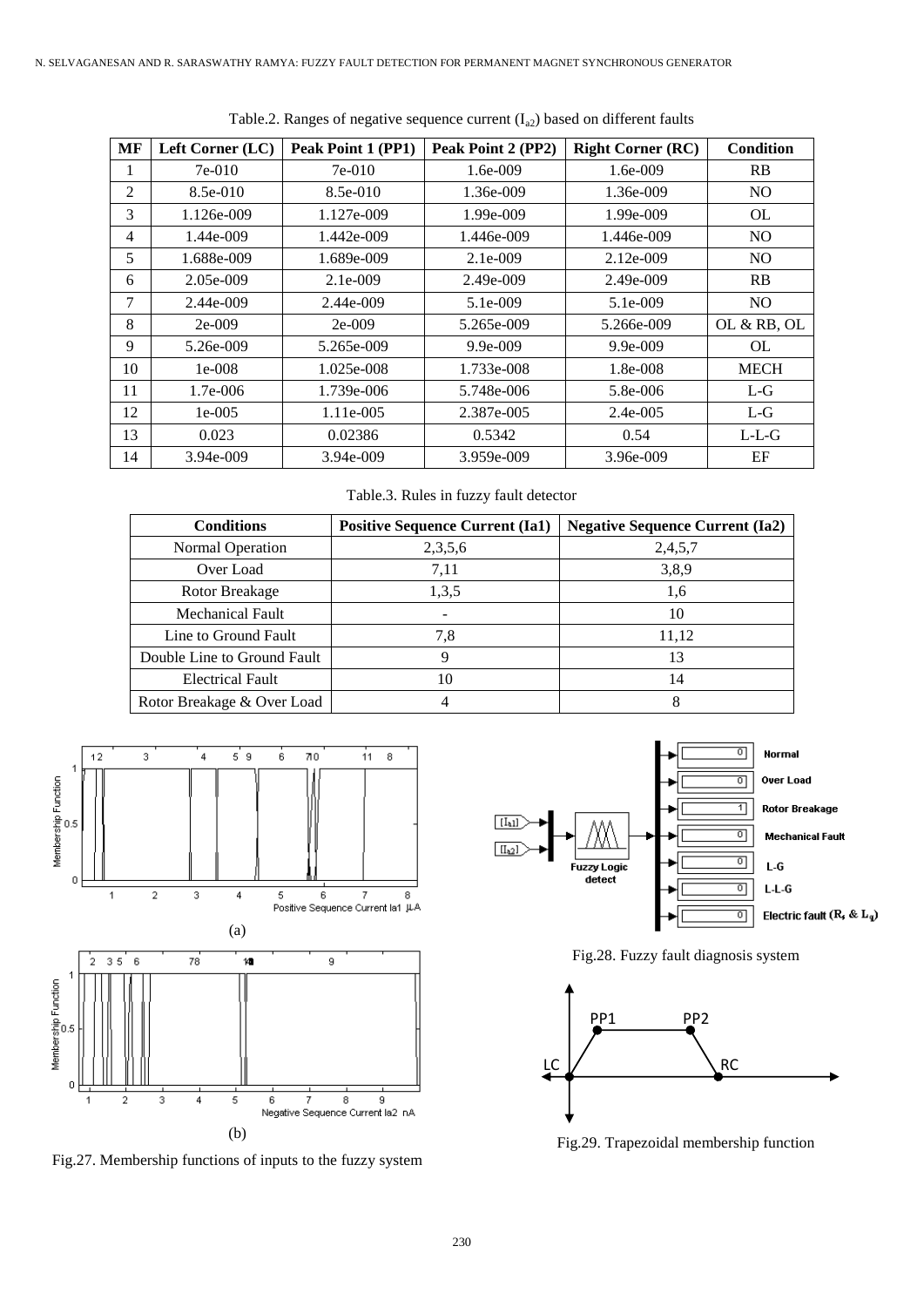Fig.29 shows the description of trapezoidal membership function which consist of Left Corner (LC), Peak Point1 (PP1), Peak Point 2 (PP2) and Right Corner (RC). The ranges of membership functions for positive and negative sequence currents under various fault conditions respectively are presented in Table.1 and Table.2. Table.3 shows the evaluation of rule base of membership function for  $I_{a1}$  and  $I_{a2}$  to represent various faults. The 36 rules are fired for the specific change in sequence current component and faults are detected.

#### **4.3 FAULT REPRESENTATION**

The occurrence of the fault conditions are classified as follows

- 1.  $\varphi^1 = [1 \ 0 \ 0 \ 0 \ 0 \ 0]$  represents, if the input variables correspond to nominal operating conditions.
- 2.  $\varphi^2 = [0 \ 1 \ 0 \ 0 \ 0 \ 0 \ 0]$  represents, if the input variables correspond to overload condition.
- 3.  $\varphi^3 = [0 \ 0 \ 1 \ 0 \ 0 \ 0 \ 0]$  represents, if the input variables correspond to rotor fault.
- 4.  $\varphi^4 = [0 \ 0 \ 0 \ 1 \ 0 \ 0 \ 0]$  represents, if the input variables correspond to a mechanical fault
- 5.  $\varphi^5 = [0 \ 0 \ 0 \ 0 \ 1 \ 0 \ 0]$  represents, if the input variables correspond to L-G Fault
- 6.  $\varphi^6 = [0 \ 0 \ 0 \ 0 \ 0 \ 1 \ 0]$  represents, if the input variables correspond to L-L-G Fault
- 7.  $\varphi^7 = [0 \ 0 \ 0 \ 0 \ 0 \ 0 \ 1]$  represents, if the input variables correspond to electrical fault (Variation of  $r_s$  and  $L_q$ )
- 8.  $\varphi^8 = [0 \ 1 \ 1 \ 0 \ 0 \ 0 \ 0]$  represents, if the input variables correspond to rotor fault-over load.

Thus for a specific set of input variable, the faults are detected using a fuzzy based detection scheme.

# **5. CONCLUSION**

The fuzzy fault detector has been proposed to detect various possible faults which are likely to occur in permanent magnet synchronous generator by monitoring sequence current components. The fuzzy fault detector is designed by creating the fuzzy inference system and rule base was evaluated relating sequence current component to the type of faults. These rules are fired for specific changes in sequence current component and corresponding faults was detected using expert knowledge. It has been observed that the fuzzy fault detector detects the fault to the greatest extent with minimum number of rules.

| Appendix [I]          |
|-----------------------|
| Specification of PMSG |

| No. of phases             |              |
|---------------------------|--------------|
| No. of poles              |              |
| Rated Voltage (V)         |              |
| Rated Current (A)         | 3.98 A       |
| Rated Power (P)           | 135 W        |
| Power Factor              | $0.85$ (lag) |
| Stator Resistance $(r_s)$ |              |

| Self Inductance $(L_{ss})$    | $0.01$ H                          |
|-------------------------------|-----------------------------------|
| Flux Linkage $(\Psi_m)$       | $0.054$ N-m-A <sup>-1</sup>       |
| Viscous Friction co-efficient | $0.00006$ N-m-s-rad <sup>-1</sup> |
| Moment of Inertia (J)         | $0.0075$ Kg-m <sup>2</sup>        |
| Rated Speed $(\omega)$        | 399 rad-s <sup>-1</sup>           |
| Model                         | 23 NEMA Size H234-G               |
|                               |                                   |

### **REFERENCES**

- [1] Sergey Edward Lyshevski, "*Electromechanical Systems, Electric Machines, and Applied Mechatronics*", CRC Press, 1999.
- [2] Kai Zhang, Hossein M. Kojabadi, Peter Z.Wang and Liuchen Chang, "Modeling of a Converter-Connected Six-Phase Permanent Magnet Synchronous Generator", *Proceedings of the International Conference on Power Electronics and Drives Systems*, Vol. 2, pp. 1096-1100, 2005.
- [3] Aleksandr Nagorny and Narajan V. Dravid, "High speed Permanent magnet synchronous motor/generator design for flywheel applications", *National research council associateship award*, Cleveland Ohio, 2005.
- [4] Sergey Edward Lyshevski and Alberico Menozzi, "Control of Permanent magnet brushless DC motors", *Proceedings of the American Control Conference Arlington*, Vol. 3, pp. 2150-2155, 2001.
- [5] B. Dehkordi, A. M. Gole and T. L Maguire "Permanent Magnet Synchronous Machine Model for Real- Time Simulation", *Proceedings of the International Conference on Power Systems Transients (IPST'05)*, Canada, 2005.
- [6] G.B. Kliman, W.T. Premerlati, R.A. Roegl and D. Hoeweler, "A new approach to on line fault detection in AC motors", *IEEE Conference on Industry Applications*, Vol. 1, pp. 687-693, 1996.
- [7] J. Sottile and J. K. Kohler, "An on-line method to detect incipient failure of turn insulation in random-wound motors", *Proceedings of IEEE Transactions on Energy Conversion*, Vol. 8, No. 4, 1993.
- [8] J. Penman, H. G. Sedding, B. A. Lloid, and W. T. Fink, "Detection and location of inter-turn short circuits in the stator windings of operating motors", *Proceedings of IEEE Transactions on Energy Conversion*, Vol. 9, No. 4, pp. 652-658, 1994.
- [9] H Jiang, R Aggarwal, G Weller, S Ball and L Denning, "A new approach to synchronous generator internal fault simulation using combined winding function theory and direct phase quantities", *Ninth International Conference on Electrical Machines and Drives*, pp. 105-111, 1999.
- [10] Gojko M. Joksimovic and Jim Penman, "The Detection of Inter-Turn Short Circuits in the Stator Windings of Operating Motors", *IEEE Transactions on Industrial Electronics*, Vol. 47, No. 5, pp. 1078-1084, 2000.
- [11] Amol S. Kulkarni *et al.*, "Development of a Technique for On-Line Detection of Shorts in Field Windings of Turbine-Generator Rotors: Circuit Design and Testing", *IEEE Transactions on Energy Conversion*, Vol. 15, No. 1, pp. 8- 13, 2000.
- [12] Tommy W.S. Chow and Hong-Zhou Tan, "HOS-based nonparametric and parametric methodologies for machine